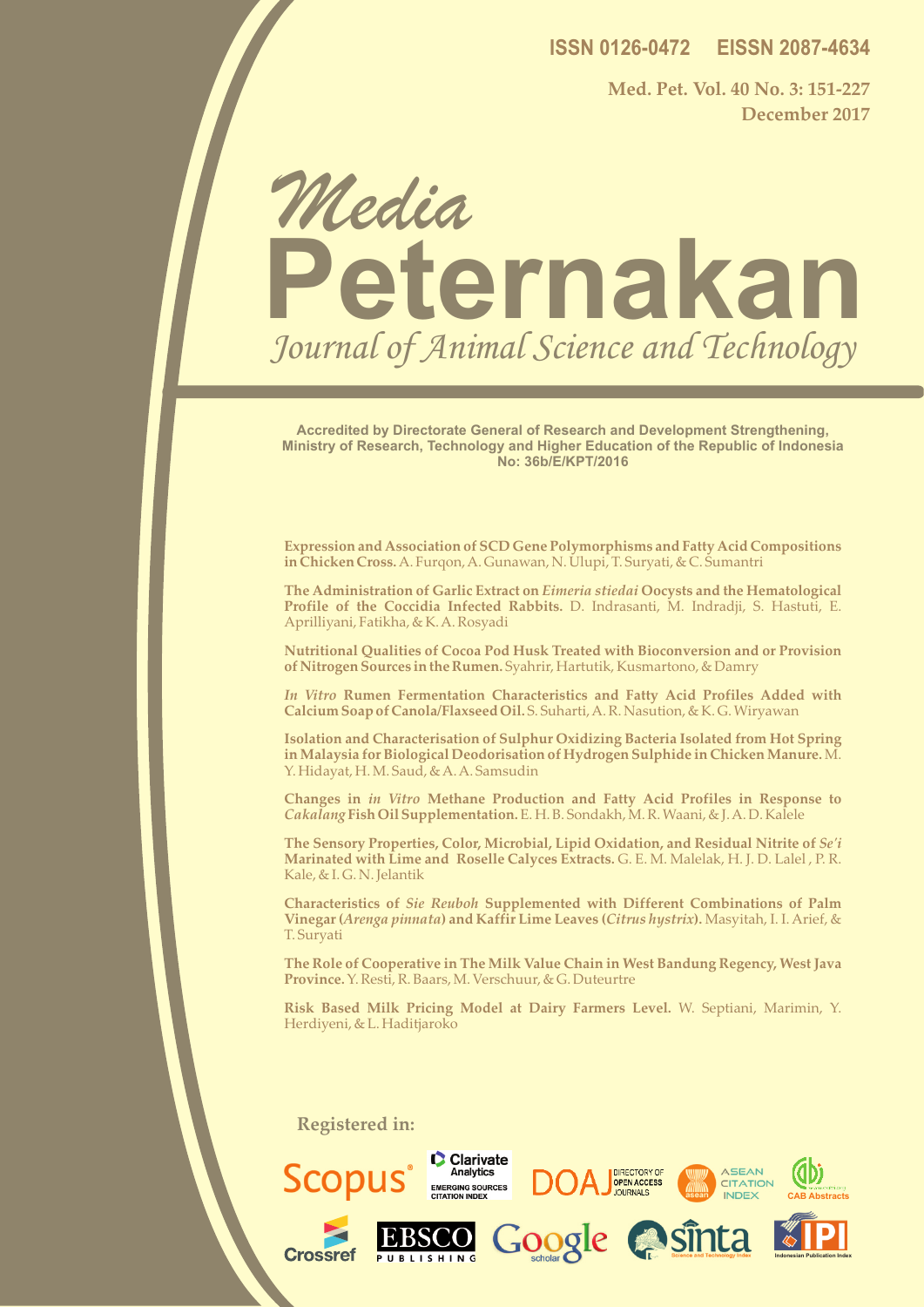

Accredited by Directorate General of Research and Development Strengthening, Ministry of Research, Technology and Higher Education of the Republic of Indonesia No: 36b/E/KPT/2016

Vol. 40 No. 3, December 2017

**PUBLISHER**

Faculty of Animal Science, Bogor Agricultural University associated with Animal Scientist's Society of Indonesia

**CHIEF EDITOR**

Komang G. Wiryawan

## **ASSOCIATE EDITORS**

Tuti Suryati Sri Suharti

#### **EDITORIAL BOARDS**

Abdul Razak Alimon (Malaysia) ~2019 Anuraga Jayanegara (Indonesia) ~2019 Arief Boediono (Indonesia) ~2019 Armagan Hayirli (Turkey) ~2019 Asep Gunawan (Indonesia) ~2017 Beben Benyamin (Australia) ~2020 Budi Santoso (Indonesia) ~2017 Burhanudin Sundu (Indonesia) ~2017 Cahyo Budiman (Indonesia) ~2017

Cece Sumantri (Indonesia) ~2019 Elizabeth Wina (Indonesia) ~ 2020 Epi Taufik (Indonesia) ~2017 Irma Isnafia Arief (Indonesia) ~2019 Jakaria (Indonesia) ~2017 Jong K. Ha (Korea) ~2019 Junichi Takahashi (Japan) ~2019 Karl Schellander (Germany) ~ 2019 Kenji Fukuda (Japan) ~2019

Loh Teck Chwen (Malaysia) ~ 2019 Lucia Cyrilla (Indonesia) ~2018 Myunggi Baik (Korea) ~2018 Nahrowi (Indonesia) ~2019 Sri Mulatsih (Indonesia) ~2017 Tadasu Urashima (Japan) ~2018 Toto Toharmat (Indonesia) ~2017 Wasmen Manalu (Indonesia) ~2017

### **TECHNICAL EDITORS**

Irma Nuranthy Purnama Widya Hermana

### **SCOPE OF JOURNAL**

Media Peternakan (MP) receives original manuscripts encompass a broad range of research topics in tropical animal sciences: breeding and genetics, reproduction and physiology, nutrition, feed sciences, agrostology, animal products, biotechnology, behaviour, welfare, health, livestock farming system, socio-economic, and policy.

Authors have to prepare the manuscripts according to MP's guidelines. Manuscript and statement of originality and copyright release form (Form A) should be submitted via online submission through journal website: http://medpet. journal.ipb.ac.id/ or http://journal.ipb.ac.id/index.php/mediapeternakan.

#### **ABOUT JOURNAL**

Media Peternakan (MP) is a scientific journal published since 1967, and until now is consistently published three times a year in April, August, and December. MP is a peer reviewed journal that has been indexed and abstracted in Elsevier products (Scopus, Reaxys), Clarivate Analytics product (Emerging Sources Citation Index), ASEAN Citation Index, DOAJ, CABI, EBSCO, Science and Technology Index (SINTA), Google Scholar, and other scientific databases. MP already used Similarity Check to prevent any suspected plagiarism in the manuscripts.

### **SECRETARIAT OF MEDIA PETERNAKAN**

Faculty of Animal Science Building, Bogor Agricultural University Jalan Agatis, Kampus IPB Darmaga, Bogor 16680, Indonesia Phone/Fax: +62-251-8421692 e-mail: mediapeternakan@ipb.ac.id; mediapeternakan@yahoo.co.id website: http://medpet.journal.ipb.ac.id/; http://journal.ipb.ac.id/index.php/mediapeternakan

**Subscription Rate** (Not including shipping and handling):

IDR 100.000/ edition and IDR 250.000/ year (Indonesian subscribers); 50 US\$ (Foreign subscribers) Bank account: BRI KCP Kampus IPB No. 0595-01-005208-53-3, o.b. Media Peternakan, SWIFT CODE: BRINIDJA